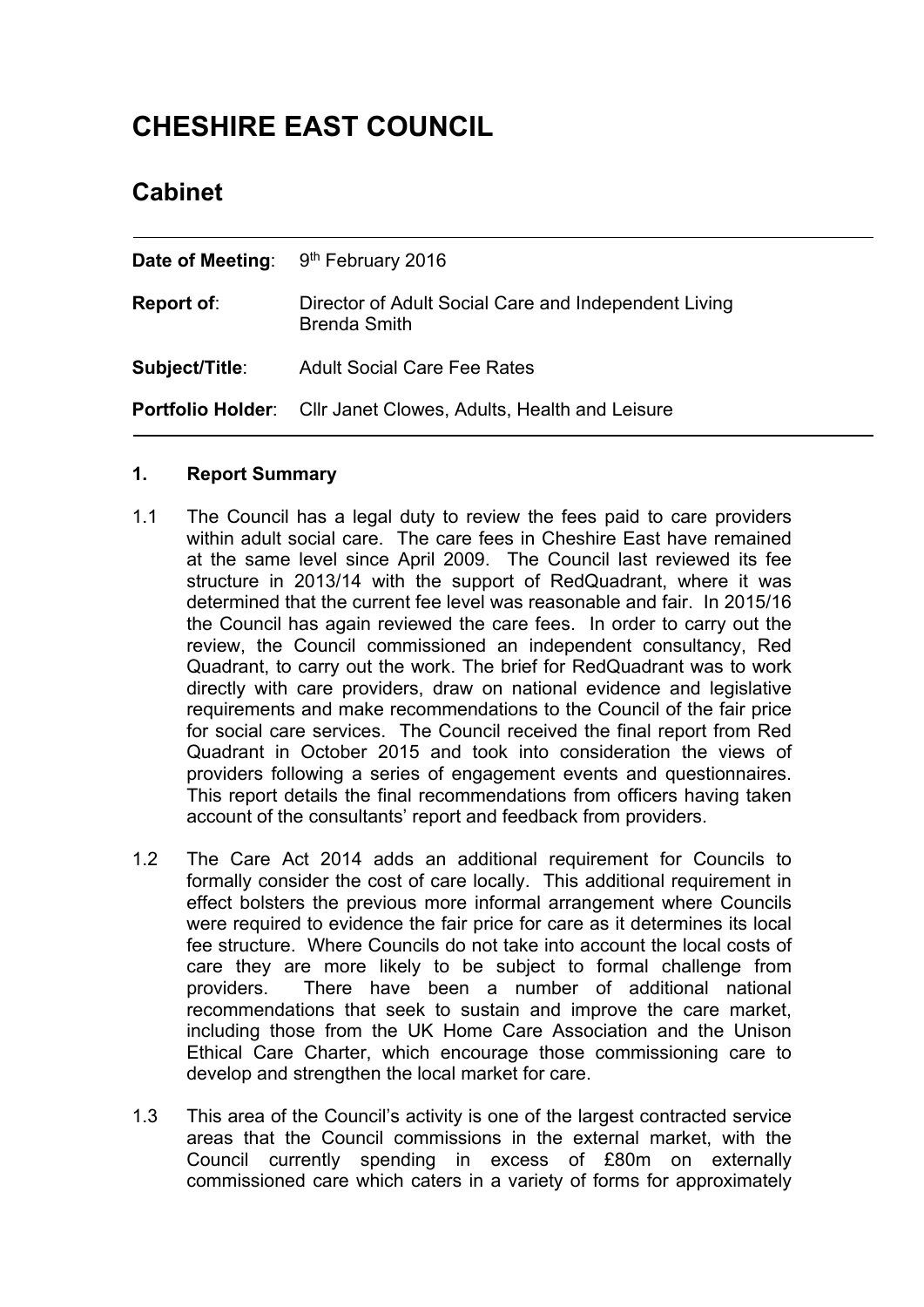5,600 Adult Social Care residents. The local care market is vibrant and strong across Cheshire East, with approximately 67% commissioned privately and only approximately 33% commissioned by the Council. The commissioning structure adopted by the Council is vital to ensuring the continued vibrancy of this market and the fee structure adopted by the Council is an important element of the commissioning approach and structure. In developing the care market locally the Council needs to pay due regard to the quality of care in addition to the price of that care.

1.4 The purpose of this report is to update Cabinet with an outline of the review undertaken by RedQuadrant, their recommendations, the impact of those recommendations both in care terms, economic terms, financial and budgetary terms and also on the providers and their sustainability. It is important to note that during the review process the Chancellor of Exchequer announced changes with regard to the National Living Wage that required the Council, with RedQuadrant's support, to consider the impact in respect of the proposed fee structure. This has been a significant issue for the Council and will be for other Councils due to the nature of wage levels generally in the care market. The Council has committed to requiring its contracted suppliers to pay the living wage and the fee structure assumed by RedQuadrant takes into account that commitment within their proposals.

#### **2. Recommendations**

- 2.1 That Cabinet
	- (a) Note the two Care Home Fees and Home Care Fees reports produced for the Council by RedQuadrant attached to this report as Appendix 1 and 2*.*
	- (b) Endorse the increased fee rates detailed in Section 6.2, with an estimated cost of £5.44m in 2016/17.
	- (c) Endorse the implementation of the new rates beginning in April 2016.
	- (d) Commission and authorise the Director of Adult Social Care, in consultation with the Portfolio Holder, to explore with providers the impact of the fee structure remaining at its current levels until April 2016.
	- (e) Authorise the Director of Adult Social Care to recommission the home care provision to the Council, seeking to co-produce a new arrangement between the customers and residents, providers, advocates and the Council in order to deliver outcomes based provision.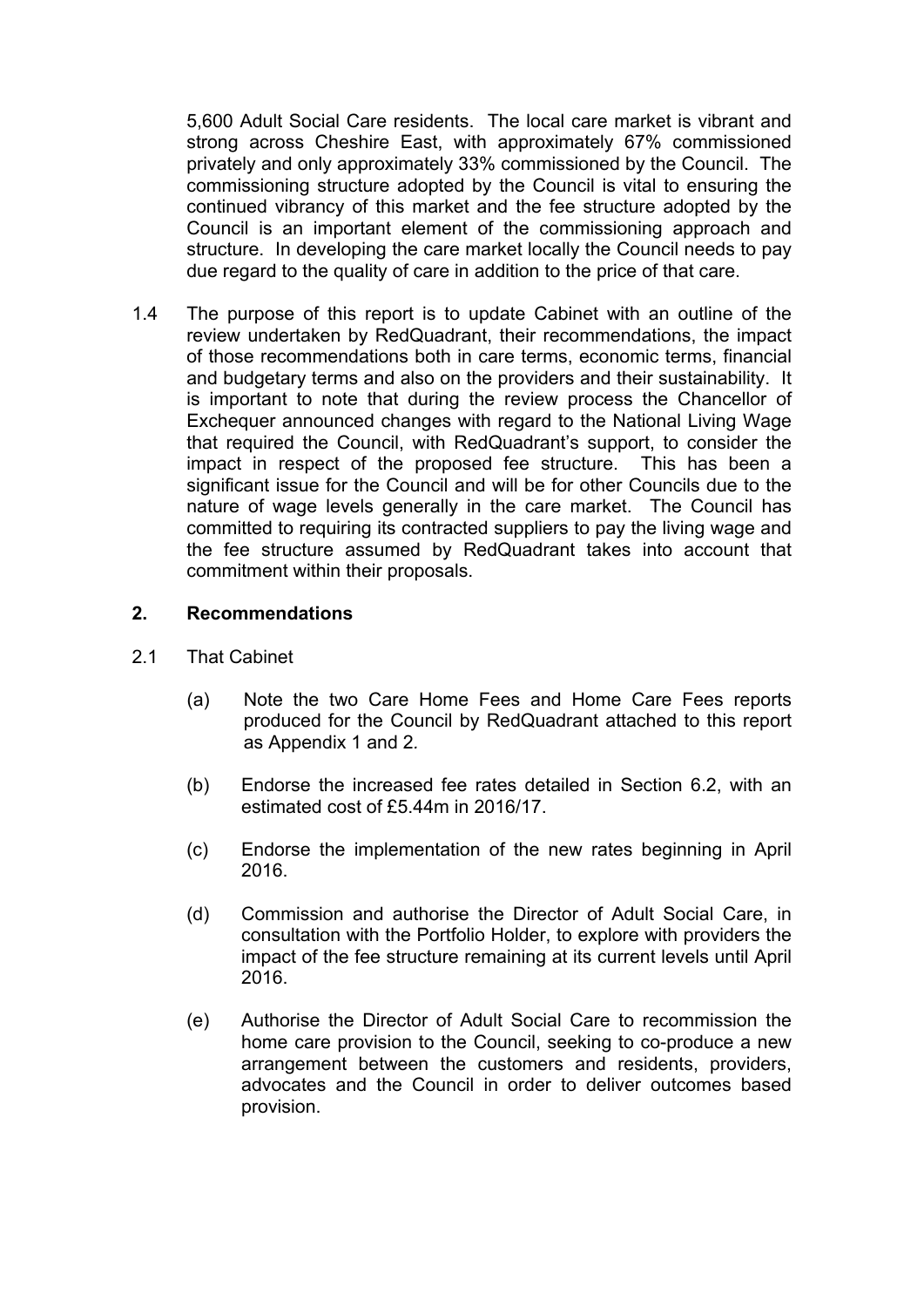#### **3. Reasons for the Recommendation**

- 3.1 The Council is required via the Care Act 2014 to assess the viability and sustainability of the fee structure for care services. The Council is required to take account of the local fee structure when making its own recommendations about its future fees.
- 3.2 The Council has operated a fee structure for six years without an increase. This has seen the Council drop to a lower fee structure when compared with our comparator Councils.
- 3.3 The impact of the Chancellor of the Exchequer's announcement in the summer regarding the National Living Wage has resulted in both the Council and the care providers recognising the need for action in respect of this. It will be necessary for all Councils to consider the impact of the National Living Wage on their local fees. It is clear that the impact of the National Living Wage and the associated increase in the wage levels paid by local employers, is impacting on care providers. The consequential impact of this has led to a more substantial recommended increase in the fee rates noted in this report.
- 3.4 The care market across the Council area has become established and vibrant with a flourishing private and social care market. Providers have, through their discussions with RedQuadrant and the Council, stressed the difficulty the current fee levels are having on their businesses. RedQuadrant held a number of consultation sessions with providers in June 2015 where the providers stressed the importance of the care economy within the Cheshire East area and their desires to see this important area of the borough's economy further enhanced and developed. In order to do this it is recognised that this will include an ongoing and developing fair price for care that will allow them to reward and recognise their workforce.
- 3.5 The model for care is changing both locally and nationally, with a number of initiatives combining to drive a requirement for a fundamental review of the commissioning approach to the whole care market. The home care fee review and the summer consultation highlighted a number of opportunities locally that need to be considered and developed. For example moving to an outcome based commissioning approach from the current more traditional time and cost model was something both the Council and a number of care providers are keen to explore. Increasing integration of the social care market with that of the health care market is another important feature that will help to improve the overall care outcomes for our residents.
- 3.6 Because of the nature and complexity of the market, the number of providers and the interactions between different agencies and care providers, it is suggested that a fundamental review now begins and is allotted a period of time through to at least the middle of 2016/17 before proposals are finalised These proposals would be co-produced between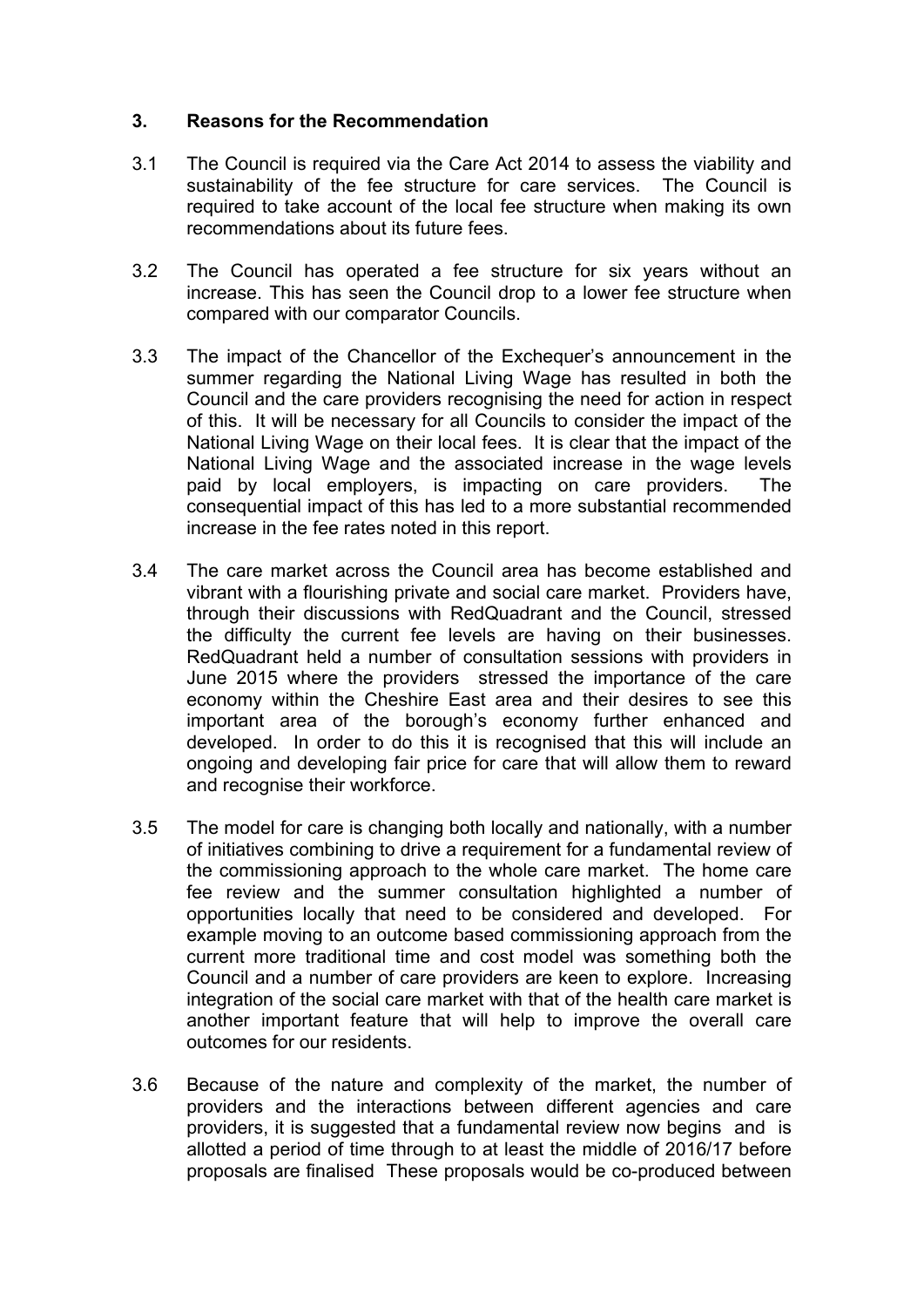the Council, the various agencies and partners, their advocates, providers and of course the residents and customers themselves. The proposals will take into account the personalisation agenda and the new requirements within the Care Act 2014.

### **4. Residential and Nursing Home Fee Levels**

- 4.1 The report from RedQuadrant is attached as Appendix 1, which details the approach taken in assessing the fee structure, the comparative information available and detailed feedback considered from a range of providers. RedQuadrant highlight in their report that the final recommendations have taken account of the feedback from providers about the local cost of care. Taking account of the local costs of care is an important part of the Care Act 2014 and the further consultation by officers with providers on the recommendations within the report have led to the recommendations being put to Cabinet and detailed in Section 6.2. This demonstrates the collaborative approach to the assessment of the local costs of care.
- 4.2 The attached appendix contains a variety of extracts of the legislation and case law which relates to the setting of care fees.
- 4.3 In deriving a 'bottom up' cost of care RedQuadrant have taken into account the recent expert national advisers, Laing Buisson and their costing model for care homes, adapted for the factors affecting the local market . The various assumptions which have been modelled include:
	- Average bed base for a home
	- **Occupancy**
	- Staffing levels
	- Residential staffing levels
	- Nursing staffing levels
	- **Management**
	- Other staffing levels
	- Pay rate assumptions
	- Other staffing assumptions
	- Other non pay costs
	- Maintenance
	- Capital/Profit
- 4.4 During the consultation process a number of the assumptions adopted in the draft report were challenged, along with the associated differential impact as not reflective of local conditions. In particular the nursing pay levels quoted initially of £11.92 per hour were challenged as unrealistic. This has been increased to £14.42 per hour. The assumed occupancy level of 96% has equally been challenged and based on the current local position, this has been reviewed and the Council accept this to be an average of 95%, with some further work with the market through 2016/17 to firm the position. This has been based on a range of factors including size of home and nature of the care home service model changing to an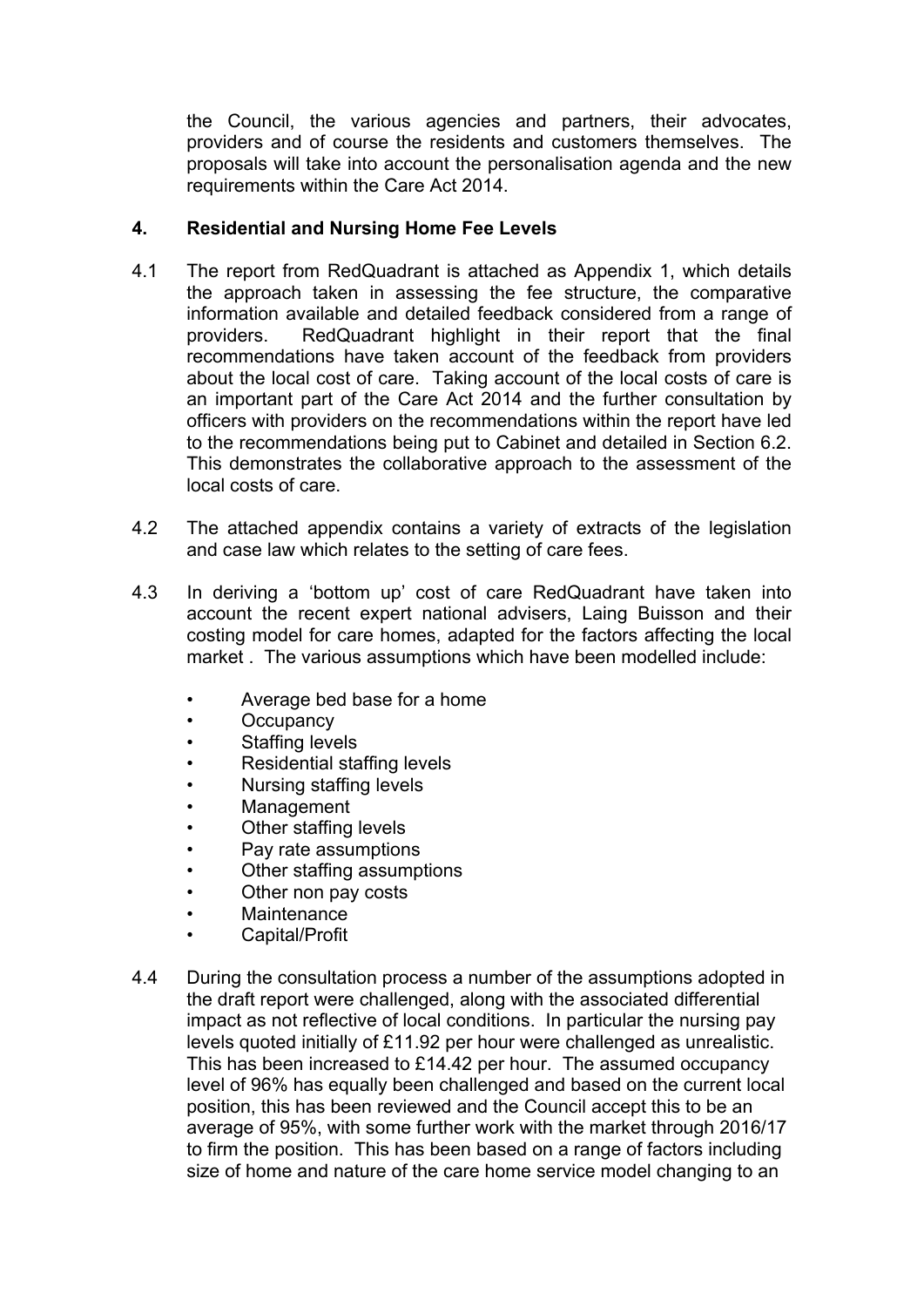increased level of turnover. A number of the other assumptions used were modified in the light of feedback from the providers.

- 4.5 In making its recommendations RedQuadrant have advised the Council of a number of factors which it should consider as part of its deliberations. These include:
	- the fact that the current fee levels paid by the Council are low and becoming increasingly low compared to the bottom up calculations
	- the impact of the National Living Wage
	- that the care market in the area is large and diverse with high utilisation levels and the Council purchasing approximately 33% of the total market
	- that the Council is able to make placements at the current fee rates on most occasions
	- that there has been no increase since 2009
- 4.6 RedQuadrant has made a number of recommendations in respect of care home fees, with the following proposed fees (excluding the element paid by the NHS for Free Nursing Care). These have been considered by officers and providers have been consulted further on these recommendations. It is proposed that the revised fees offered by the Council for 2016/17 should be as detailed in the table below. The figures included for the years 2017/18 have been included as the indicative fees for these periods based on the increase in the national living wage. It is intended that further direct work will take place between Council officers and the care home providers to review the local cost of care in preparation for subsequent fee levels to be determined:

|                               | 2014/15 | 2015/16 | 2016/17 |
|-------------------------------|---------|---------|---------|
| <b>Residential Care</b>       | £376.73 | £418.95 | £435.68 |
| <b>Residential Care (EMI)</b> | £467.10 | £495.46 | £515.34 |
| <b>Nursing Care</b>           | £433.07 | £456.33 | £474.53 |
| <b>Nursing Care (EMI)</b>     | £467.10 | £477.82 | £489.86 |

- 4.7 The estimated financial impact of these fee increases, based on current placement levels is £3.413m for 2016/17.
- 4.8 The use of residential care as a service response is one which the Council is seeking to avoid unless this is the only appropriate option to meet needs. It is recognised that for most people, receiving care and support in their own home is the preferred option. For some people the residential service option has been the service response to meet the particular needs in the absence of services available in the community. As new developments continue and more intensive response services in a crisis are made available it is expected that for some people the need for residential care will be removed. In developing new approaches to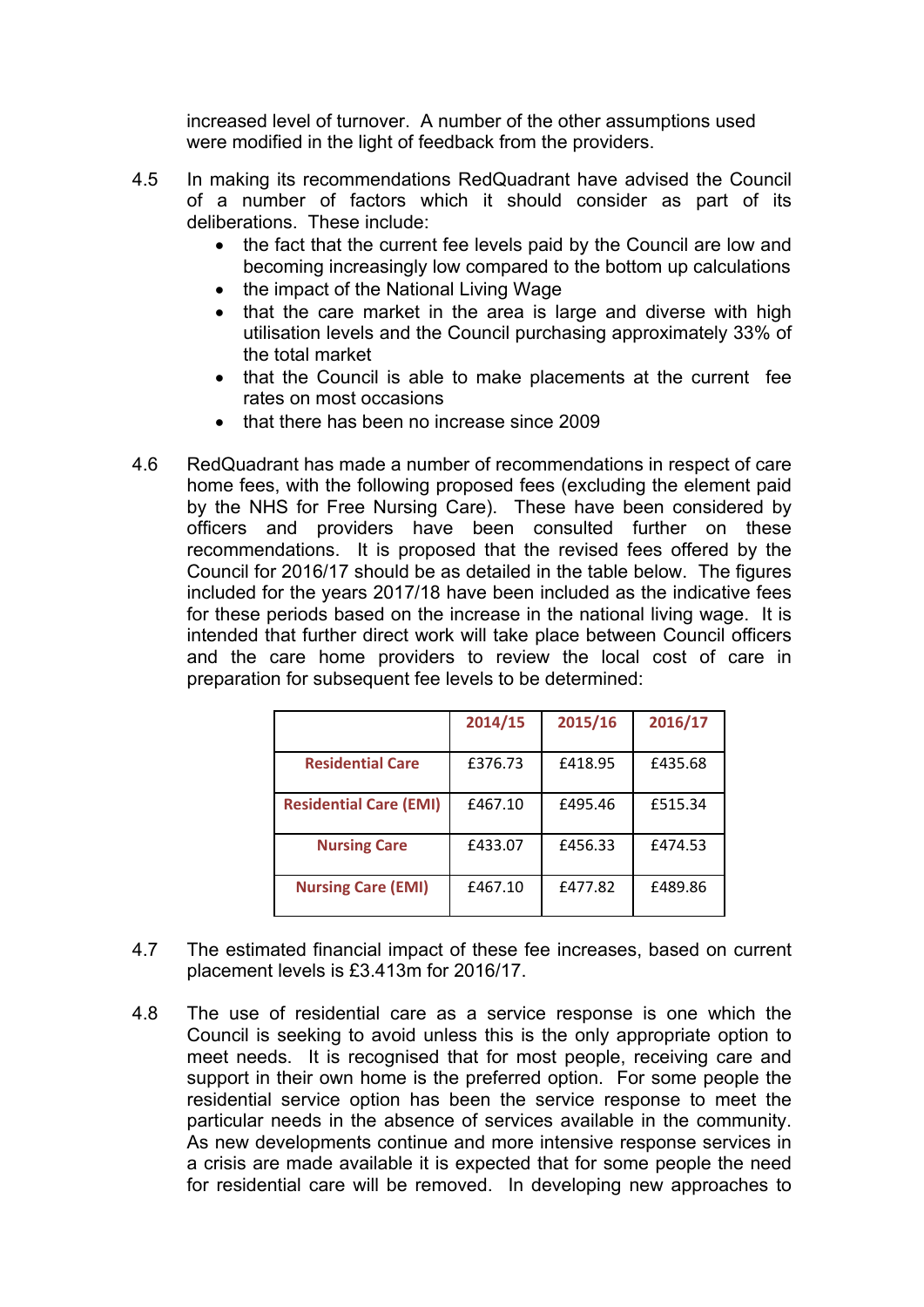care, therefore, it is possible that reductions in residential and nursing care could be achieved. If a reduction of 12% in residential care and 6% for nursing care was achieved this could save an estimated £300,000. If those reductions could be increased to 20% and 10% respectively an estimated £470,000 could be saved from the overall levels of expenditure. The overall budgetary impact is considered in the financial section of this report.

4.9 One key area of work currently being planned is for commissioners across health and social care to work with all key partners to develop a strategy for care home services, both residential and nursing, based on a number of key principles including ensuring the commissioning of a model of residential services fit for the future with a clear focus on the outcomes for the resident.

#### **5 Home Care Fee Levels**

- 5.1 RedQuadrant has adopted a similar approach to the review of the Home Care fee structure, with the same Care Act 2014 requirements applying to this market. The review included assessing the agency home care market, the direct payment system for individuals who wish to purchase their own care and the payment system to personal assistants. A similar approach to the review completed with the care home providers was undertaken including workshops with providers, sharing a draft report, discussion with those providers that wished to provide additional information plus consideration of comparative information.
- 5.2 In addition to taking into account the implications of the Unison Ethical Care Charter, RedQuadrant utilised the research of the United Kingdom Homecare Association (UKHCA) in building the 'bottom up' costing of home care.
- 5.3 RedQuadrant compared the Council with fifteen other Councils, who are part of the Council's nearest statistical neighbours as identified by CIPFA, utilising the Personal Social Services Expenditure return (PSSEX) from 2013/14 which was the latest data available at the time the report was written. The principal finding was that activity was lower than the comparators and gross costs were also lower than the comparators, implying that fee levels were lower than the comparators.
- 5.4 In building the 'bottom up' costs, RedQuadrant have utilised the National Living Wage, the impact of National Insurance levels quoted by the UKHCA, travel time and mileage costs.
- 5.5 One of the major issues that has been explored as part of the review has been the indirect costs of the Home Care agencies and what is termed by the UKHCA as Staff Support Costs. The UKHCA have assessed these staff support costs at 27% until April 2016, reducing to 25.5% thereafter. This level of overhead includes a wide range of costs including for example, management, office costs, training and so forth.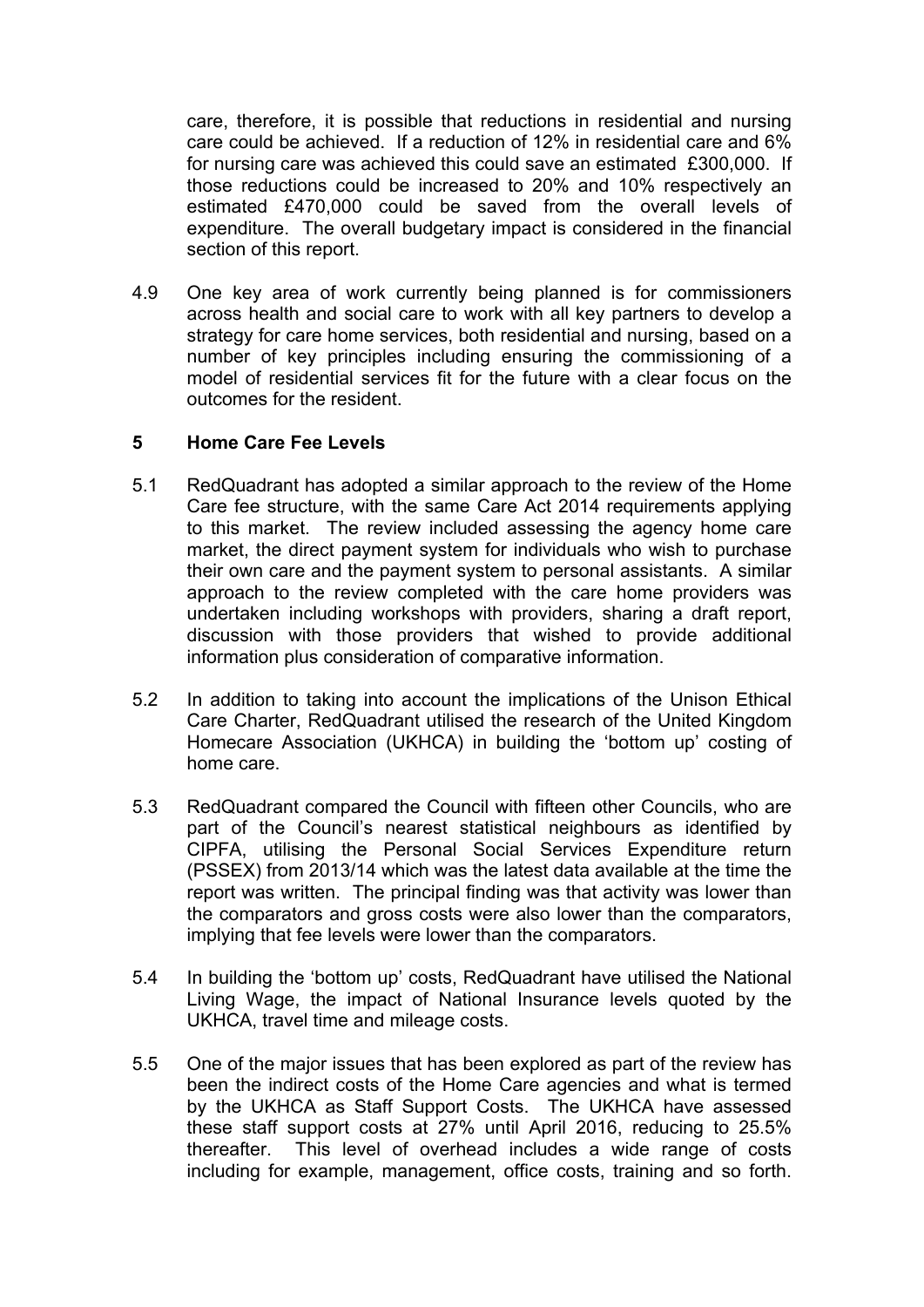This was an area of contention during the period of consultation with providers arguing that their indirect costs had risen considerably having to incur additional expense meeting the requirement of the new national Care Certificate. In developing the bottom up cost RedQuadrant allowed 22% plus 3% for the profit margin leaving 25% overall.

- 5.6 In later years the National Living Wage will continue to impact on the fee structure, requiring increases by the Council, this will also impact on the differential pay rates applied across the care market structure, which is an issue the Council has been considering with its own pay structure. Future close working with care providers will ensure that the impact of these factors will be taken into account when setting annual fee levels.
- 5.7 The Home Care pay structure has three distinct elements, the payments direct to home care agencies, the allocated amounts for direct payments to the customer where they choose to purchase their own care and the allocation of payments to personal assistants where these are employed directly by the customer or someone on their behalf. The nature of each of these service types provided is different and the proposed pay structure takes the different nature into account. Agencies recruit, train and employ care staff, require a level of infrastructure and require that the carers they employ have to travel from one customer to the next during their working day, which needs to be factored into the pay levels. Customers who employ personal assistants directly, typically via a direct payment, do not have the infrastructure or overheads, are not required to cover travel time etc. so do not need the same levels of pay to sustain the employment.
- 5.8 Within the home care fee review there are a number of additional service types, the first example being for a service called Shared Lives and the second for all the residents who receive care from the Extra Care facilities, with night sitting and care being a third. These services are still being considered and decisions will need to be taken in line for an April implementation. The service levels within these service areas are relatively small in comparison to the main home care services and the increases will be incorporated into the overall budget allocations detailed within this report.
- 5.9 The Council has taken the decision to cease the commissioning of 15 minute home care calls from April 2015. In order to manage the market in terms of capacity and quality, cases are being reviewed on a phased basis. Whilst the numbers of customers receiving 15 minute calls is reducing this needs to be accelerated and it is anticipated that in the early part of 2016/17 all 15 minute calls will have ceased. For this reason it is proposed that the rate remains unchanged for the short duration of these calls being in situ. No new 15 minute calls will be commissioned and all existing 15 minute visits will be quickly phased out. For customers who still wish to have their care delivered in 15 minute blocks alternate arrangements will be available.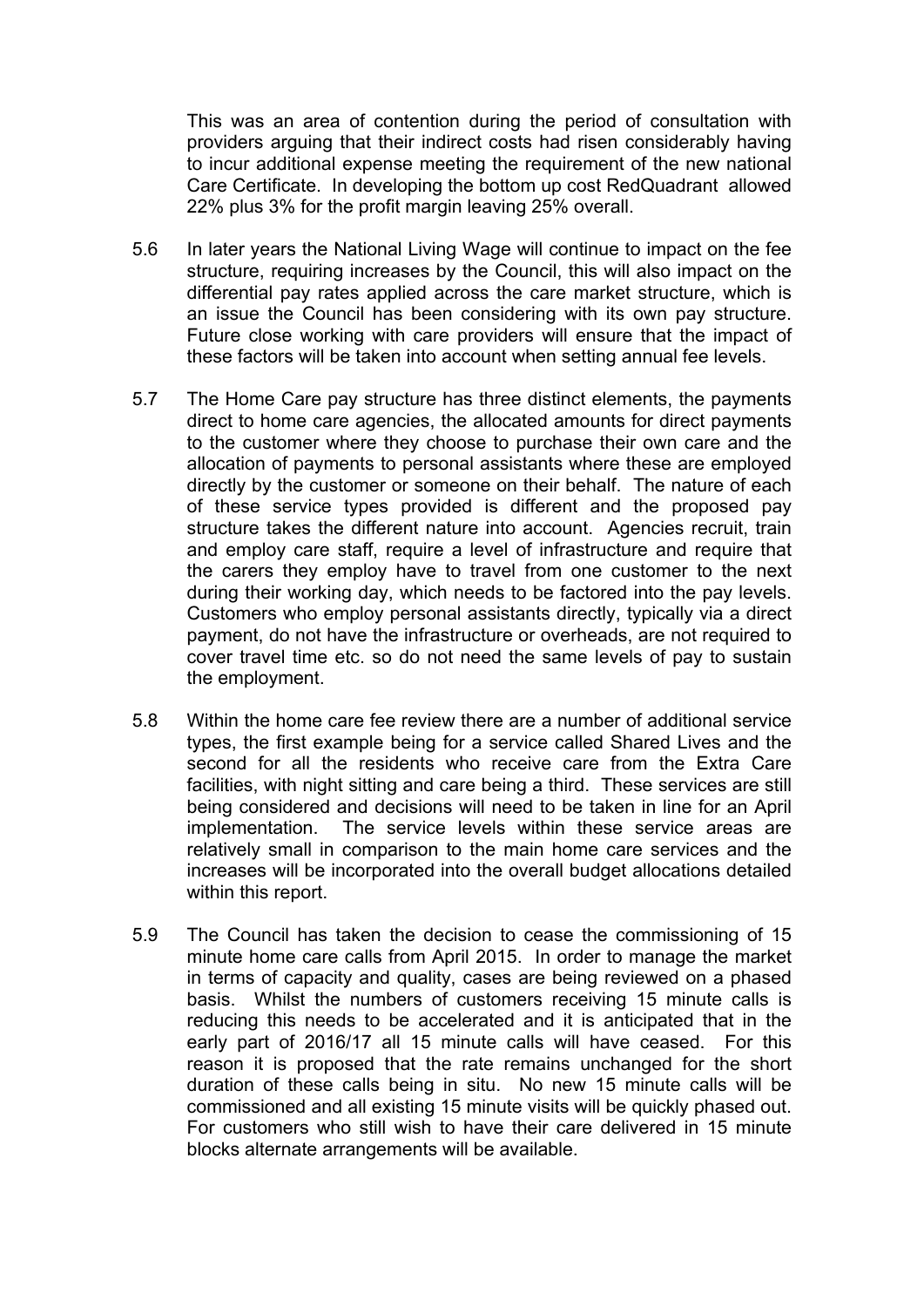- 5.10 The Council's current fee structure has a variety of elements, including a rate for the south of the borough and a different rate for the east area, together with weighted payments for short periods of care (less than an hour). As personalised care is the priority for the customer and commissioning for outcomes is the direction of travel for the Council, it is intended that the future arrangements for home care commissioning will be to commission a block number of hours per week and for the customer and the home care provider to agree how these will be delivered. The brief for RedQuadrant therefore requested one rate across the Borough with shorter visits being prorated to the hour where this is required.
- 5.11 Consultation with the providers indicated that to achieve this without destabilising the market it would be advisable to progress with a transitional year of a semi blended rate. The proposal therefore will include a weighted payment for the 30 minute calls. No 15 minute calls will be commissioned by officers going forward and therefore the rate for this period of care will be removed. Visits for 45 minutes will be set at 75% of the new hourly rate.

|         | Current 15/16 rates |        |              |             | Highest     |
|---------|---------------------|--------|--------------|-------------|-------------|
| Time    | South               | East   | <b>Blend</b> | Proposed    | %Difference |
| 15 mins | £5.52               | £5.77  | £5.63        | £5.52/£5.77 | 0%          |
| 30 mins | £7.67               | £8.03  | £7.82        | £8.20       | 6.46%       |
| 45 mins | £9.92               | £11.41 | £10.67       | £10.65      | 6.85%       |
| 60 mins | £11.22              | £12.55 | £11.97       | £14.20      | 21.12%      |

5.12 The table below shows the impact of the proposals.

- 5.13 The financial impact of the above increases have been modelled on the current patterns of care that change from period to period but are reasonably constant to provide an indication for costing purposes. The above increase will cost an additional £2.028m overall in 2016/17.
- 5.14 Whilst the proposals accommodate the commissioning of shorter periods of care, the Council has made it clear to providers that over the coming months officers will be working closely with the sector to develop a new model for the commissioning of home care which will focus on outcomes for customers. From 2017/18 the Council will be commissioning care for outcomes and based on a single hourly rate. The new model of care will be co-produced by providers, customers, their carers and commissioners. This should allow a more sustainable level of care to be developed and one that helps to demonstrate improved value for money overall.
- 5.15 The proposal for supported living is to set an hourly rate of £13.33 and to align care packages to this rate over the first half of 2016/17. This will be done by reviewing on a case by case basis through individual care reviews to ensure individuals' needs are met. Some care providers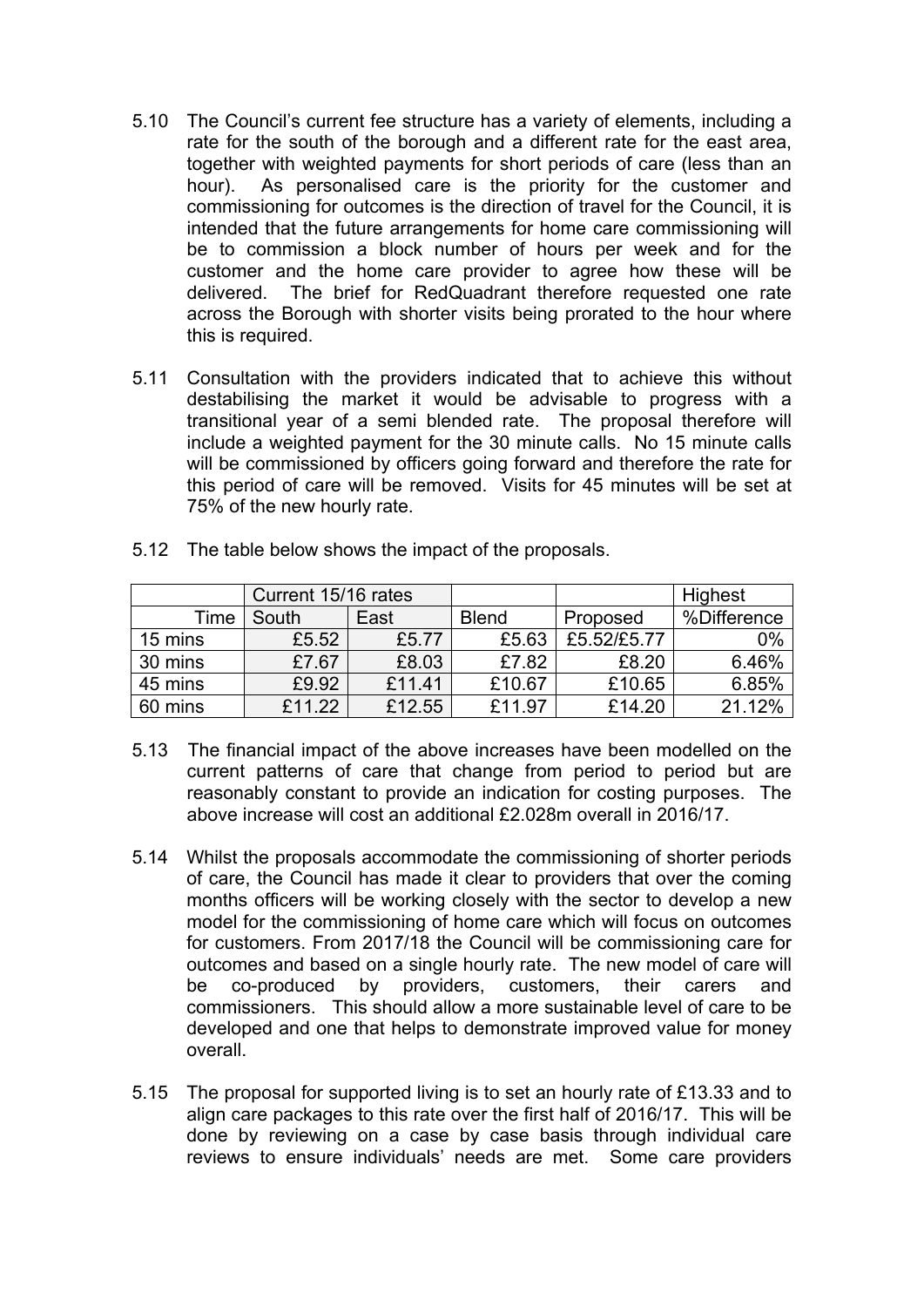currently accept the Council's current rate of £12.45 per hour and some have negotiated a higher hourly rate.

- 5.16 Direct Payments are an alternative mechanism available to individuals to receive cash in order to meet their eligible care and support needs. The Council currently has 744 individuals who choose a direct payment instead of commission care. The proposal is to remove the current two rates for South and East of the Borough and introduce a single hourly rate set at the same level as the hourly commissioned rate, which would allow our residents choice and flexibility around how their needs are met. The current rates are £11.22 per hour in the South and £12.55 in the East of the Borough, which would increase to one single rate of £14.20 per hour. For Direct Payments for those who wish to employ a Personal Assistant, the rate is proposed to increase from £10.38 per hour to £11.50 per hour.
- 5.17 It has been recognised that domiciliary support packages delivered to individuals in their own home can be disrupted when an individual is hospitalised for a period – this is because the Council closes the package at the point of the customer's hospitalisation. This can mean that the individuals' package of support, which has supported them adequately well prior to the hospital admission, is not available for their planned discharge. This has an impact on the discharge processes whilst alternative care is sourced to meet the needs of the individual. It is proposed that the Council continues to pay the domiciliary care provider for up to 2 weeks of an individual's hospital stay, on the understanding that the care package will be available on discharge. The customer would be charged for this period of time in the normal way if they are assessed as able to contribute.

#### **6 Recommended Changes to Fees**

6.1 The tables below detail in full the proposed changes to fees. The reports produced by RedQuadrant have been fully considered and used as the basis for consultation with providers. Engagement with providers and consideration of the recommendations made by RedQuadrant has led to the proposed changes to a range of fees as detailed in 6.2.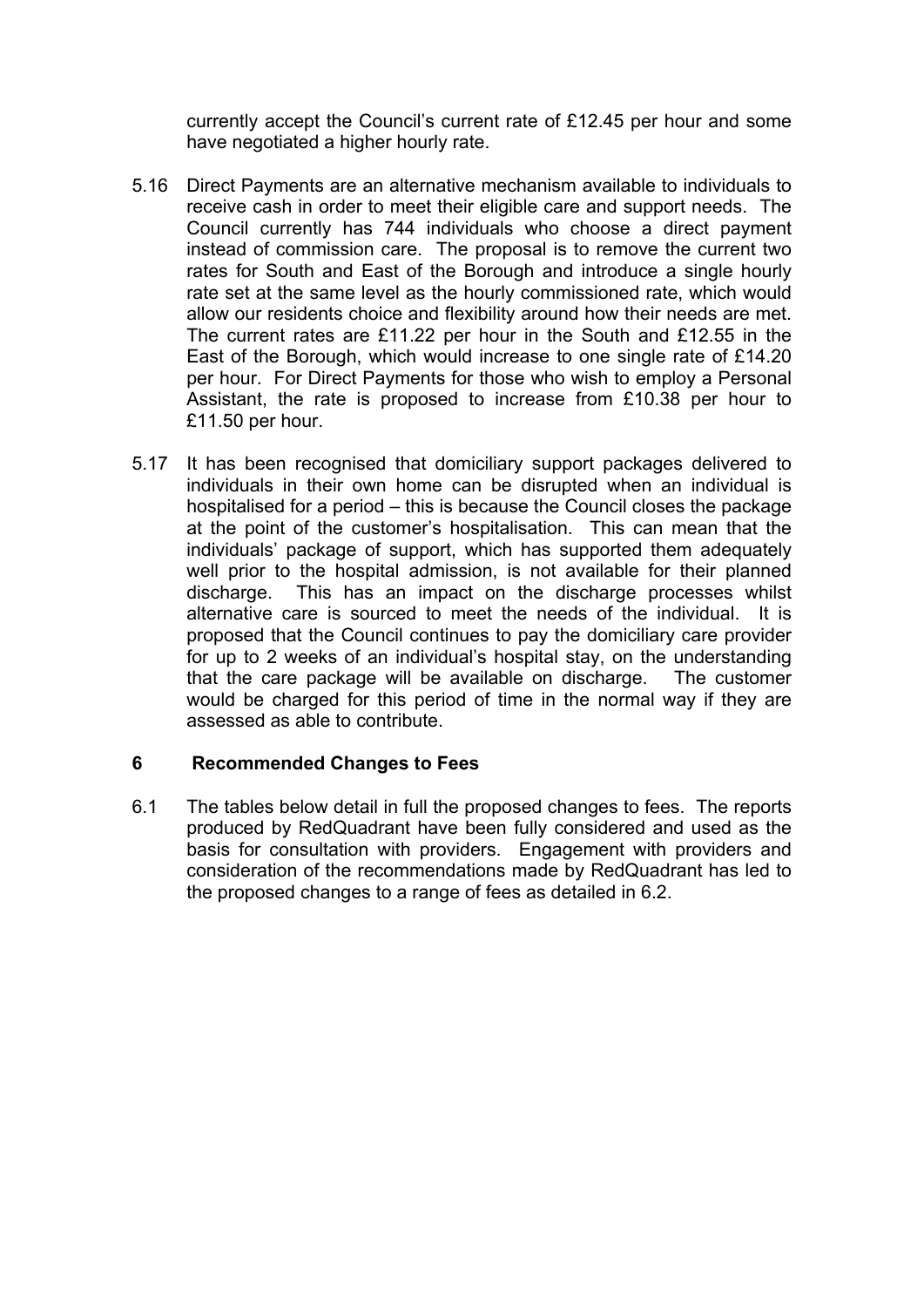6.2 The proposed changes in summary:

|                               | 2014/15 | 2015/16 | 2016/17 |
|-------------------------------|---------|---------|---------|
| <b>Residential Care</b>       | £376.73 | £418.95 | £435.68 |
| <b>Residential Care (EMI)</b> | £467.10 | £495.46 | £515.34 |
| <b>Nursing Care</b>           | £433.07 | £456.33 | £474.53 |
| <b>Nursing Care (EMI)</b>     | £467.10 | £477.82 | £489.86 |

| Domiciliary | Current 15/16 rates |        |              | Proposed    |
|-------------|---------------------|--------|--------------|-------------|
| Time        | South               | East   | <b>Blend</b> | 2016/17     |
| 15 mins     | £5.52               | £5.77  | £5.63        | £5.52/£5.77 |
| 30 mins     | £7.67               | £8.03  | £7.82        | £8.20       |
| 45 mins     | £9.92               | £11.41 | £10.67       | £10.65      |
| 60 mins     | f1122               | £12.55 | £11.97       | £14.20      |

|                                      | <b>Current Rate</b> | <b>Proposed Rate</b> |
|--------------------------------------|---------------------|----------------------|
|                                      | per hour            | 2016/17              |
| Direct Payment for   £11.22 / £12.55 |                     | £14.20               |
| <b>Agency Care</b>                   |                     |                      |
| Direct Payment for                   | £10.38              | £11.50               |
| <b>Personal Assistance</b>           |                     |                      |
| <b>Supported Living</b>              | £12.45              | £13.33               |

# **7 Financial Implications**

- 7.1 The Council has not increased its Adult Social Care fees since it came into existence in 2009. Over the first six years of the Council many other Councils have increased their fees, particularly when the pension incomes have been increased by the Governments. In benchmarking terms the Council has moved from near the top of the tables to near the bottom now.
- 7.2 The impact of the Living Wage on the Adult Social Care market will be significant, requiring all Councils, in line with their Care 2014 requirements, to increase their fee structures and levels. It is the view of RedQuadrant that once Councils assess their local requirements they will need to increase their fees, with a substantial national impact across the country.
- 7.3 In assessing the impact of the proposed fee structure locally the finance team have used information from the social care systems. The units of commissioned care (e.g. volume of hours; number of care packages) can vary from period to period, so whilst the information included within this report is as accurate as possible the full impact does change, including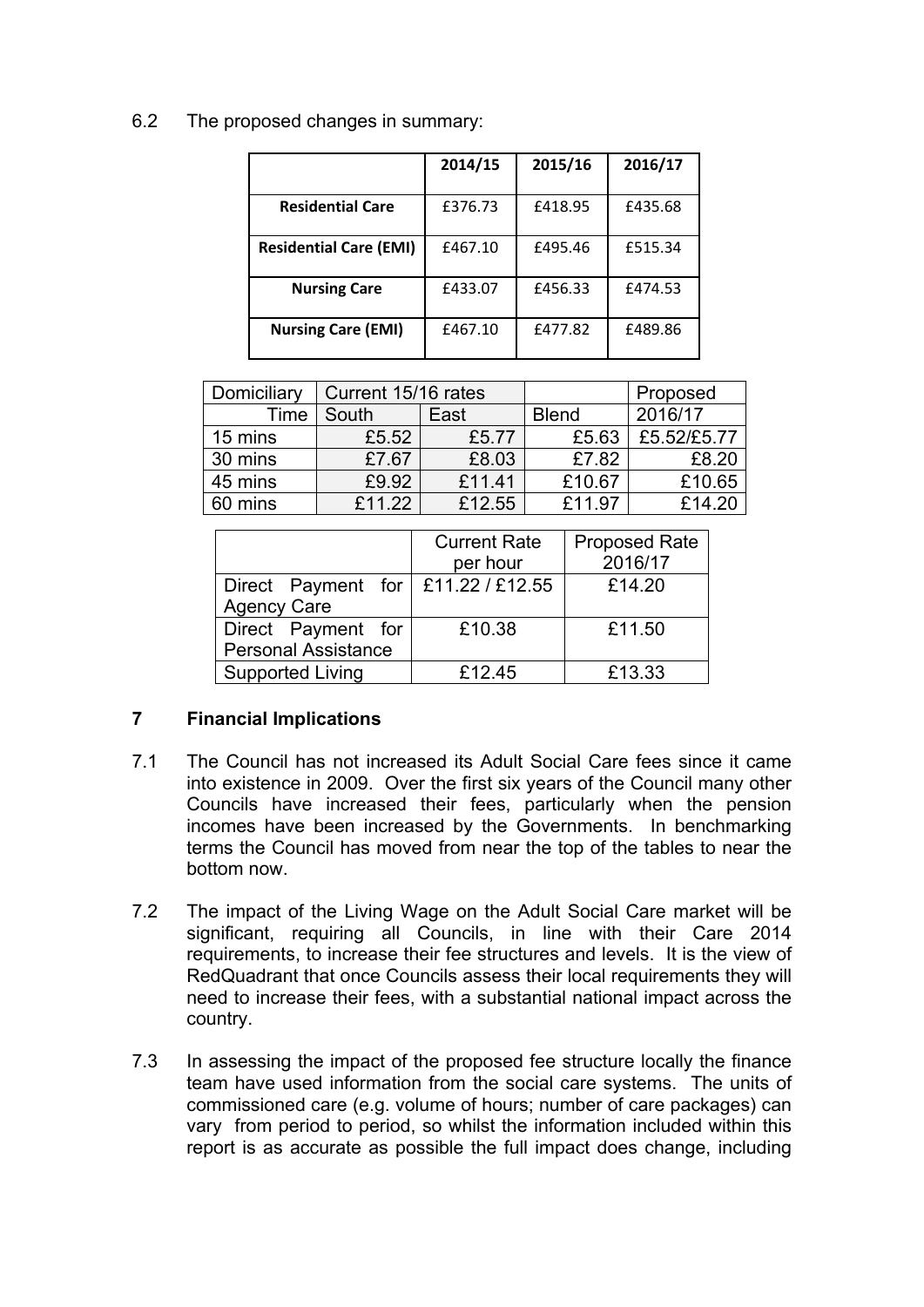the impact on individual providers, who will have a different mix of residents that they are caring for from period to period.

- 7.4 The budget setting for 2016/17 (Pre Budget Report) includes a proposed allocation of £5.1m for fee increases. The initial assessment by the finance team is that the increased fee structure will cost the Council £5.4m in 2016/17 with a further increase due to the Living Wage in 2017/18.
- 7.5 Taking all relevant factors into account at this stage it is anticipated that the fee structure will be achievable within the overall budget envelope (subject to Council approval in February 2016).
- 7.6 It is proposed to recommission home care during the remainder of 2015/16 and into 2016/17, where the aim is to redesign the home care offer working with residents, partners and the providers. The newly designed offer will seek to improve the outcomes of our residents focussing on an outcome based model of care. This review will incorporate a review of the differences between agency provided care with that provided by personal assistants.

#### **8 Legal Implications**

- 8.1 The Care Act 2014 requires Councils to consider the fee structure applicable to their local area, taking into account the circumstances of the local market, its viability, sustainability and ability to provide sufficient appropriate care provision to the Council's residents at the proposed fee level. The approach taken by RedQuadrant, including the period of consultation, feedback and reflective increases, has enabled the Council to comply with the requirements of the Act.
- 8.2 Before setting its fee structure, the Council has carried out a period of consultation. The legal principles that must be adhered to in relation to consultation are that:
	- a. Consultation must be undertaken at a time when proposals are still at a formative stage;
	- b. It must include sufficient reasons for particular proposals to allow those consulted to give intelligent consideration and an intelligent response;
	- c. Adequate time should be given for the purpose of consultation; and
	- d. The product of consultation must be conscientiously taken into account when the ultimate decision is taken.
- 8.3 The Council has complied with its duty to consult by taking the following approach. The Council requested that RedQuadrant include within their consultation draft report a clear indication to providers that, should the Council decide to adopt the RedQuadrant proposals in full; the Council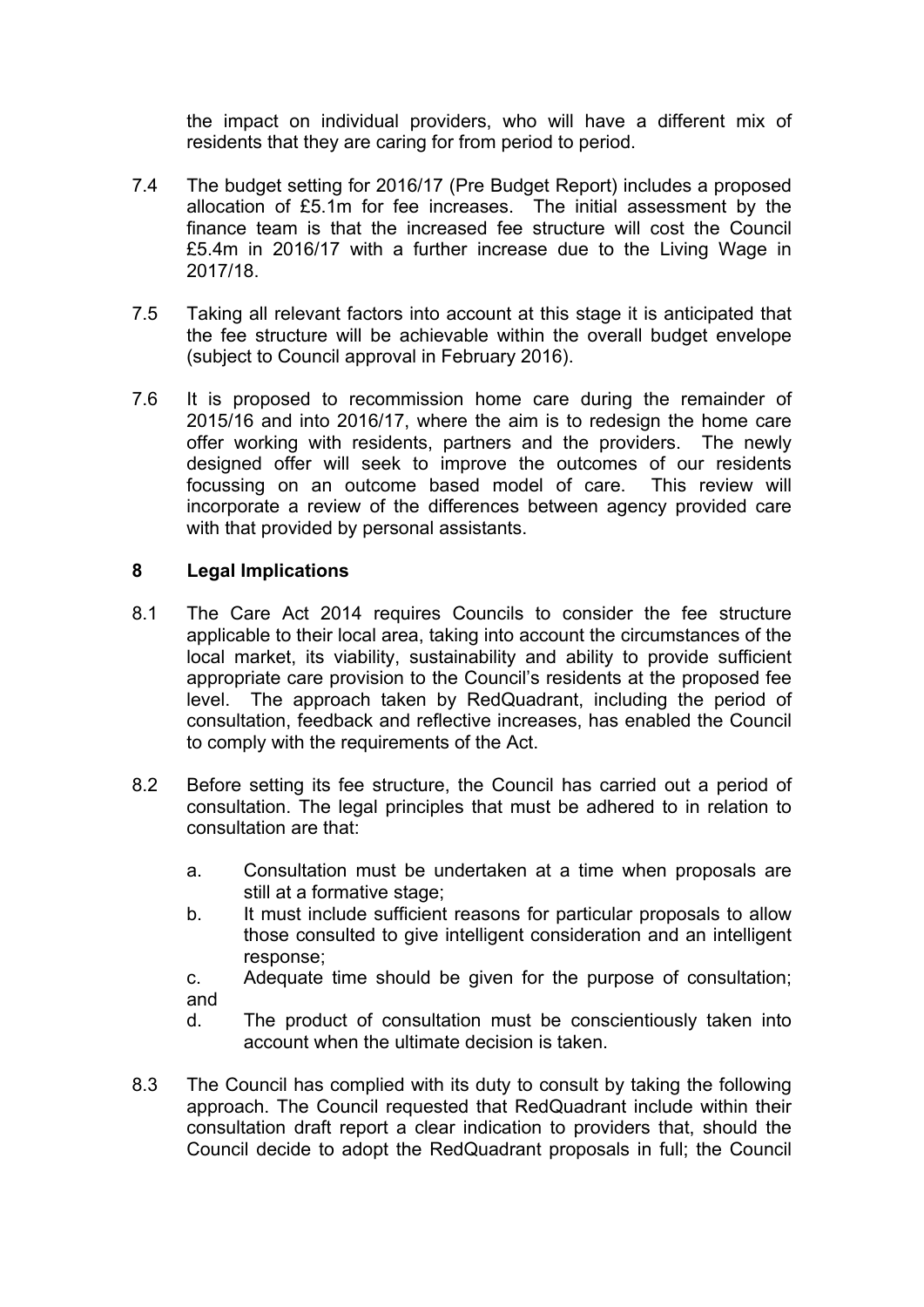will rely upon the period of consultation undertaken by RedQuadrant.

8.4 This report recommends that the Council accepts the RedQuadrant recommendations in full in relation to Residential and Nursing Home Fee Levels and Home Care Fee Levels. Whilst the final proposals from RedQuadrant are different from their initial proposals shared with the market, it is suggested that this represents a low risk of challenge, as the changes have all been increases. Additionally, the Council intends to share the final report with providers and discuss the reports with them via face to face provider forum meetings.

#### **9 Wards Affected**

9.1 All wards affected.

#### **10 Local Ward Members**

10.1 All ward members.

#### **11 Policy Implications**

- 11.1 The proposals if accepted support the delivery of the Medium Term Financial Strategy (MTFS).
- 11.2 This proposal is in keeping with the requirements of the Care Act 2014 which requires the Council to assess the viability and sustainability of the fee structure locally.

#### **12 Implications for Rural Communities**

12.1 The proposal will support those in rural communities to continue to access care services in a range of locations across Cheshire East.

#### **13 Risk Management**

- 13.1 Ensuring adequate services in the independent sector market to meet current and future needs of local residents is critical.
- 13.2 By taking account of the local fee structure when making its own recommendations about its future fee structure the Council is mitigating this risk, both for the Council and residents.

#### **14 Background and Options**

14.1 As outlined earlier in the report the Council competitively tendered to appoint a suitably qualified consultant to undertake an independent assessment of social care fees paid by Council. Red Quadrant Consultants have consulted with providers and due regard has been given to the costs incurred when supporting people in care services.